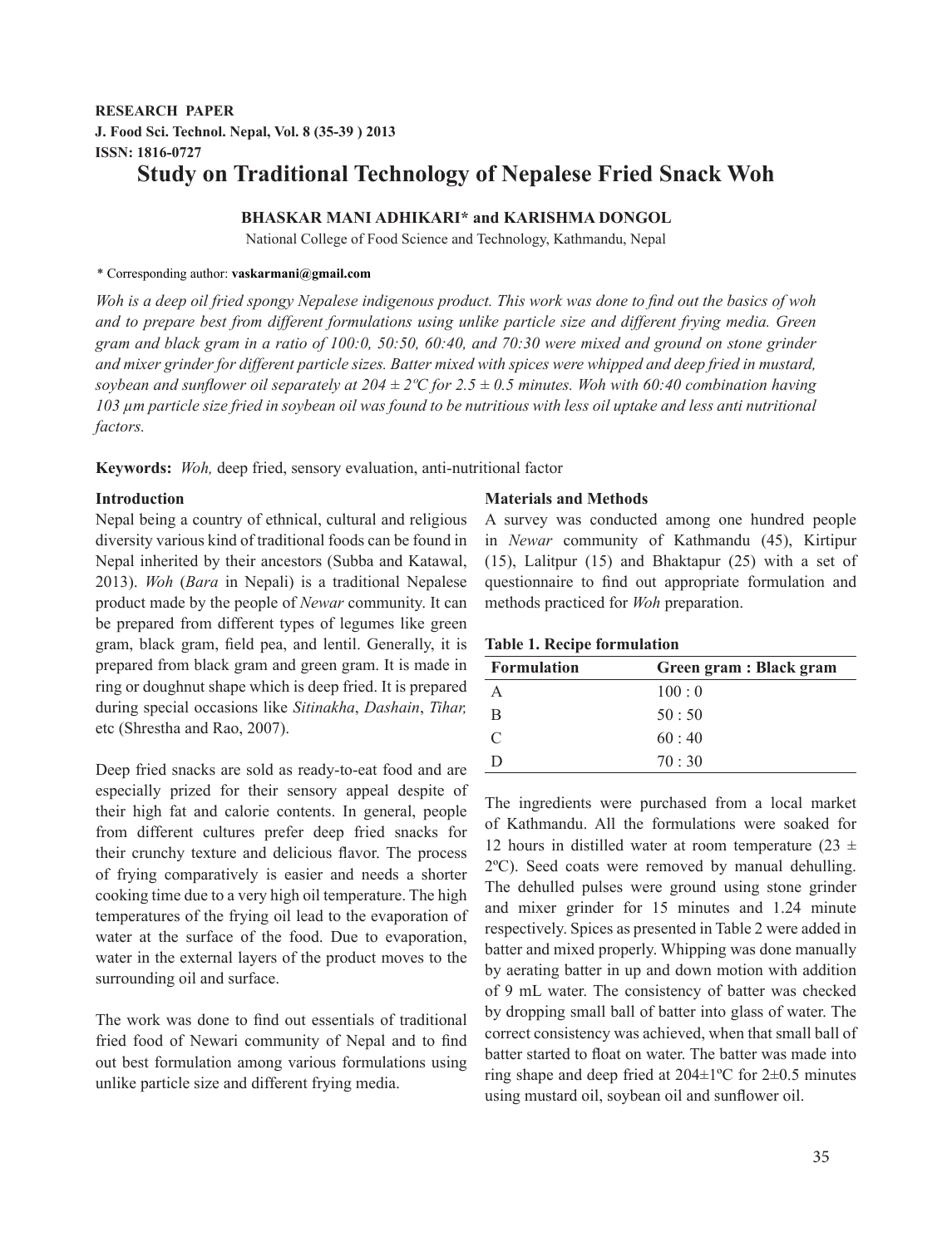**Adhikari & Dongol: J. Food Sci. Technol. Nepal, Vol. 8 (35-39 ), 2013**

| Table 2. Spices and their proportion |                               |  |  |  |  |
|--------------------------------------|-------------------------------|--|--|--|--|
| <b>Ingredients</b>                   | Amount (g/100g soaked pulses) |  |  |  |  |
| Cumin                                | 0.5                           |  |  |  |  |
| Salt                                 | 1.0                           |  |  |  |  |
| Chilly powder                        | 03                            |  |  |  |  |
| Hing                                 | 0.05                          |  |  |  |  |
| Ginger paste                         | 0.45                          |  |  |  |  |

Sensory evaluation of *Woh* was carried out by using 9 point hedonic scales. Before evaluation, ten panelists (teachers and students of National College of Food Science and Technology, Kathmandu, Nepal who were familiar with the product) were instructed to give maximum scores for the product they like most.

Particle size analysis of wet ground batter was carried out as per Sharma *et al.,* (2008) and Solanki *et al.,* (2005) taking 1000 mL batter to successive sieving from large to small sieves (50-100–150–200-250 mesh sieves). The moisture content (hot air oven method), crude protein (Macro Kjeldahl method) and crude fat (Soxhlet extraction method) were determined as described by Ranganna (2005). The crude fiber content was determined by the acid and alkali hydrolysis method as per AOAC (2005). Total ash was determined as per Ranganna (2005). Total carbohydrate was obtained by difference method. The oil uptake capacity was determined by Soxhlet extraction apparatus using petroleum ether following the method described by Ranganna (2005) for all frying mediums. Oxalic acid content was determined as per Patil and Gaikwad (1968). Tannin content was determined as per Ranganna (2005). Phytic acid was determined by the method described by Sadasivam and Manickam (2008).

All the triplicate data obtained in this study were analyzed by Microsoft Excel 2003 and Genstat Discovery Version 4 (Lawes Agricultural Trust (1995).

# **Results and Discussion**

# *Results of survey*

From the survey, it was found that green gram (*moong*), black gram (*mash*), lentil (*musur*) and field pea (*Sano kerou*) were the most preferred ingredients by Newar community to make *woh*. As shown in Figure 1, among 100 people 46%, 33%, 11% and 10% preferred green gram, black gram, field pea and red gram for preparing *woh*. As majority of people prefer to make w*oh* from green gram and black gram, *woh* was prepared from these pulses during experiment. It was found that 100% people used cold water for soaking. From Figure 2, 36 used tap water, 35 people used tube-well water, 22 used deep boring water and 7 used purified water. The spices generally used were cumin, ginger, *hing*, chilli powder and salt. The spices can be used according to taste.



As seen in Figure 3, the removal of seed coat was practiced in different manner. Out of 100, 45 removed seed coat completely during dehulling while only 20 removed about half and 35 removed little only. Traditionally, stone grinder was firstly used for wet grinding. Subsequently, home scale table top wet grinder was introduced into the market. Further improvement in the mechanical wet grinder led to the development of mixer grinder. Among hundred respondents, 38 use stone grinder, 51 use mixer grinder and 11 use table top wet grinder as shown in Figure 4.



From the survey it was found that, 28% used mustard oil, 32% used sunflower oil and 40% used soybean oil as shown in Figure 5.

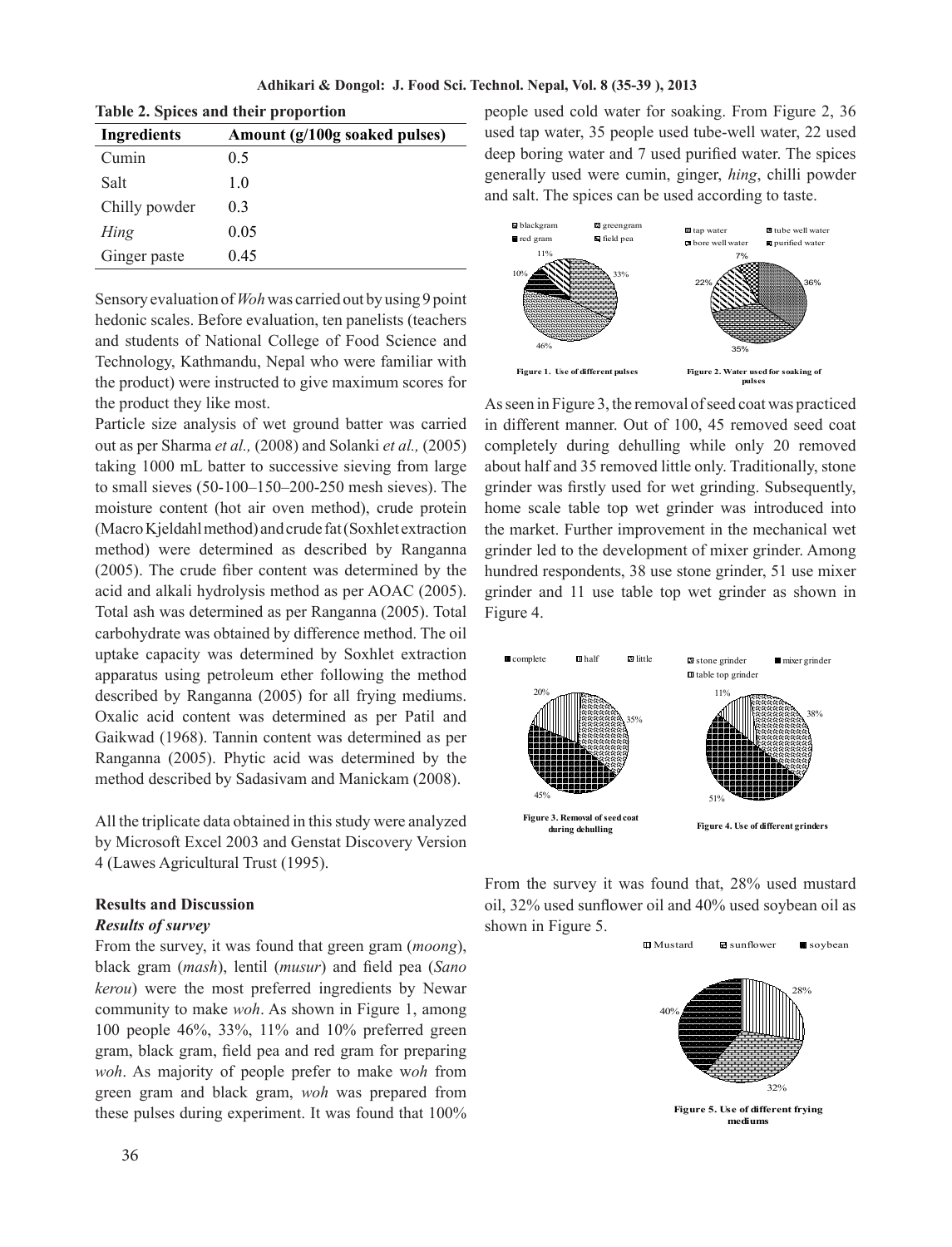# **Adhikari & Dongol: J. Food Sci. Technol. Nepal, Vol. 8 (35-39 ), 2013**

 *Woh* was consumed by 65% people during festivals, 13% frequently, 12% sometimes and 10% respondents fail to response about consumption frequency. *Woh* can be eaten differently and if taken with meat gravy was liked by the majority people as presented in Figure 7.



# *Particle size analysis*

The average particle size was obtained as 94 µm and 103 µm for mixer grinder and stone grinder as shown in Table 3. Flow of batter in the grinding systems affects the effective exposure of particles to the grinding zone and thereby the duration of grinding. Finer particle in stone grinder can be attributed to duration of grinding (Sharma *et al.,* 2008).

# **Sample description Sieve analysis Particle size(µm) Weight fraction(%)** Wet grinding Mixer grinder  $>225$  10.1 150-225 - 100-150 7.7 75-100 -  $< 75$  79.9 94 (average) Stone grinder  $>225$  7.4 150-225 6.6 100-150 4.3 75-100 53.8  $< 75$  26.3 103 (average)

### **Table 4. Sensory scores of product**

|                      |               | <b>Quality Attributes</b>   |                              |                              |                              |  |
|----------------------|---------------|-----------------------------|------------------------------|------------------------------|------------------------------|--|
| <b>Variation</b>     | <b>Sample</b> | Colour                      | <b>Texture</b>               | <b>Taste</b>                 | <b>Overall acceptance</b>    |  |
| <b>Formulation</b>   | A             | $7.6 \pm 1.07$ <sup>a</sup> | $7.5 \pm 0.70$ <sup>a</sup>  | $7.6 \pm 0.96^b$             | $7.4 \pm 1.26$ <sup>a</sup>  |  |
|                      | $\mathbf B$   | $6.4 \pm 0.69$ <sup>a</sup> | $6.3 \pm 1.25$ <sup>c</sup>  | $6.7 \pm 0.67$ <sup>c</sup>  | $6.6 \pm 1.07$ <sup>c</sup>  |  |
|                      | $\mathcal{C}$ | $7.8 \pm 0.91$ <sup>a</sup> | $8.2 \pm 0.63^{\mathrm{b}}$  | $8.3 \pm 0.48$ <sup>a</sup>  | $7.7 \pm 0.82^{\mathrm{b}}$  |  |
|                      | D             | $7.2 \pm 1.13$ <sup>a</sup> | $6.5 \pm 1.17$ <sup>c</sup>  | $6.9 \pm 1.10^c$             | $6.9\pm0.56$ d               |  |
|                      | $A^*$         | $6.1 \pm 0.73$ <sup>a</sup> | $6.3 \pm 0.48^{\mathrm{b}}$  | $6.4 \pm 0.96^{\mathrm{b}}$  | $6.7 \pm 0.82^{\mathrm{b}}$  |  |
|                      | $B^*$         | $6.6 \pm 0.96$ <sup>a</sup> | $5.5 \pm 1.08^{\text{ a}}$   | $6.1 \pm 0.87$ <sup>a</sup>  | $6.4 \pm 0.84$ <sup>a</sup>  |  |
|                      | $C^*$         | $7.8 \pm 0.91$ <sup>a</sup> | $6.9 \pm 0.87$ <sup>c</sup>  | $6.9 \pm 0.99$ <sup>d</sup>  | $7.1 \pm 1.10^{\circ}$       |  |
|                      | $D^*$         | $6.8 \pm 1.13$ <sup>a</sup> | $6.6 \pm 0.51$ <sup>c</sup>  | $6.7 \pm 0.94$ <sup>c</sup>  | $6.7 \pm 0.94$ <sup>a</sup>  |  |
| <b>Particle size</b> | M             | $7.9 \pm 0.85$ <sup>a</sup> | $7.12 \pm 0.78$ <sup>a</sup> | $7.38 \pm 0.78$ <sup>a</sup> | $7.15 \pm 0.78$ <sup>a</sup> |  |
|                      | N             | $7.7 \pm 0.84$ <sup>a</sup> | $6.32 \pm 0.62^{\mathrm{b}}$ | $6.53 \pm 0.84^{\mathrm{b}}$ | $6.72 \pm 0.69^{\mathrm{b}}$ |  |
| Frying medium R      |               | $7.1 \pm 0.87$ <sup>a</sup> | $6.8 \pm 1.13$ <sup>a</sup>  | $7.1 \pm 0.99$ <sup>a</sup>  | $6.5 \pm 0.84$ <sup>a</sup>  |  |
|                      | S             | $7.1 \pm 0.87$ <sup>a</sup> | $8.0 \pm 0.81^{\text{ b}}$   | $7.3 \pm 0.97$ <sup>a</sup>  | $7.2 \pm 0.86$ <sup>a</sup>  |  |
|                      | T             | $6.9 \pm 0.85$ <sup>a</sup> | $6.4 \pm 0.96$ <sup>c</sup>  | $6.9 \pm 0.96$ <sup>a</sup>  | $6.0 \pm 0.83$ <sup>a</sup>  |  |

#### **Table 3. Particle size analysis**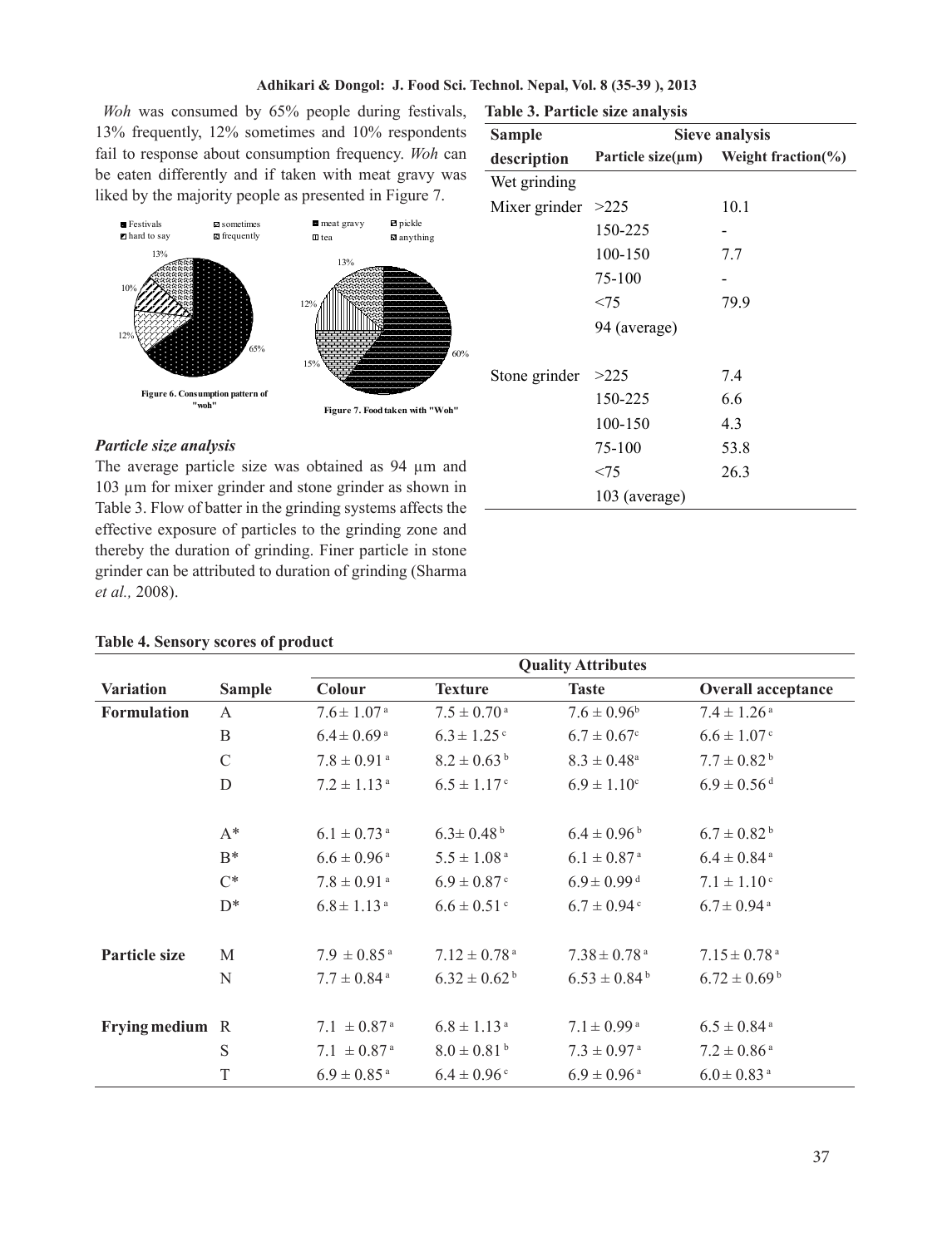# *Quality evaluation of "Woh"*

Formulation C got the highest mean sensory score for color, texture, taste and overall acceptance. From analysis of variance, color was not significantly different ( $p \ge 0.05$ ) whereas texture, taste and overall acceptance were significantly different ( $p \le 0.05$ ). This may be due to different ratio of green gram and black gram used during formulation. Similarly, formulation C ground on stone grinder having average particle size 103µm scored highest for mean sensory score. Color was found not significantly different (p≥0.05) whereas texture, taste and overall acceptance were found significantly different ( $p \le 0.05$ ). The reason behind this may be due to different particle size affecting the texture and taste of the product. In the same way, formulation C having average particle size 103µm deep fried on soybean oil indicated higher mean sensory score. From analysis of variance, color, taste and overall acceptance were found not significantly different  $(p\geq 0.05)$  whereas texture was found to be significantly different ( $p \le 0.05$ ). Similarly, Subba and Katawal (2013) reported very fine particle size (<120 µ) *Sel-roti* made from rice flour becomes leathery in texture after cooling.

Ground on *silauta* (A: 100% green gram, B: 50% green gram + 50% black gram, C:  $60\%$  green gram + 40% black gram, D: 70%green gram + 30% black gram).

Ground on mixer grinder (A\*: 100% green gram, B\*: 50% green gram + 50% black gram,  $C^*$ : 60% green gram  $+$  40% black gram, D<sup>\*</sup>: 70% green gram  $+$  30% black gram).

M: (60% green gram + 40% black gram) ground on silauta

N:  $(60\% \text{ green gram} + 40\% \text{ black gram})$  ground on mixer grinder

R:  $(60\%$  green gram + 40% black gram) ground on silauta fried on mustard oil

S: (60% green gram + 40% black gram) ground on silauta fried on soyabean oil

T: (60% green gram + 40% black gram) ground on silauta fried on sunflower oil

Values represent mean  $\pm$  standard deviation of sensory responses of 10 panelists. Mean in the same column with same superscript are non significantly different  $(p>0.05)$ .

 Thus, from sensory evaluation *Woh* made from formulation C which was ground on stone grinder having particle size 103 um and fried on soybean oil was found to be the best formulation ( Sample S).

*Proximate composition of woh*  **Table 5. Proximate composition of Woh**

| <b>Parameters</b> | $\%$ (wb)        |
|-------------------|------------------|
| Moisture          | $55.37 \pm 0.18$ |
| Protein           | $2.9 \pm 0.1$    |
| Carbohydrate      | $21.11 \pm 0.45$ |
| Fat               | $16.53 \pm 0.35$ |
| Fiber             | $1.87 \pm 0.11$  |
| Ash               | $2.22 \pm 0.11$  |

Values are mean  $\pm$  standard deviation

The result shown in Table 5 is in close agreement with *medhu vada* (an Indian traditional deep fried product) having protein 2.8g, fat 15g, moisture 60% and carbohydrate 15g respectively (Solanki, 2003). The proximate composition of another product *Akara* (West African deep fried food prepared from cowpea paste) is moisture 49.4%, fat 18.81% , ash 5.75% and carbohydrate 56.19% respectively (Plahar, 2004).

# *Oil uptake capacity*



*Woh* was fried using different frying medium: sunflower oil, soybean oil and mustard oil. The oil uptake was found to be 18.73%, 16.53% and 20.76% w. b. (Figure 8) for frying medium sunflower oil, soybean oil and mustard oil, respectively. Similar findings were found by various authors as well. *Sel-roti* deep fried Nepalese snack made from finer rice particles absorb more oil (Subba and Katawal, 2013). Thick and battered products are shown to have oil content of around 15-20% w.b. (Monoj, 2005). The oil is absorbed into the voids formed due to changes in the cellular structure of the food product and water evaporation during frying (Moreira *et al.,* 1997). As long as steam is generated, it prevents the oil from filling the voids due to pressure gradient. Upon cooling, internal vapor pressure decreases due to condensation results in